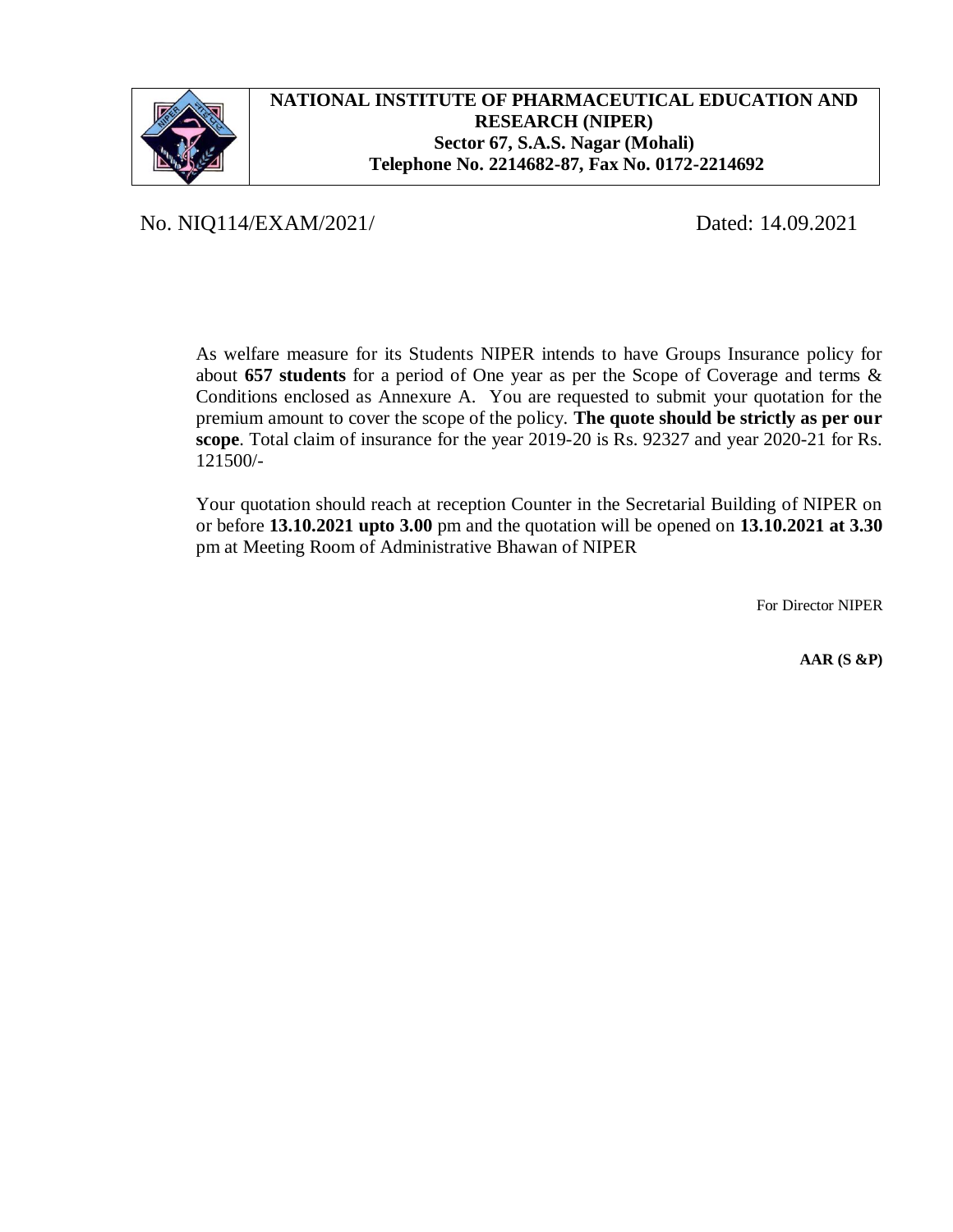## **INTRODUCTION**

The National Institute of Pharmaceutical Education & Research (NIPER), S. A. S. Nagar (Mohali) is an autonomous institute under the aegis of Department of Pharmaceuticals, Ministry of Chemicals & Fertilizers, Govt. of India which is involved in Research & Higher Education in the field of Pharmaceutical Science & Management.

#### **Instructions to Tenderer**

- **1.** The quotations are to be kept in a sealed cover super-scribing on the envelope **"Group Insurance Policy for Students "** and also **"Not to be Opened before 13.10.2021"**. addressed to Director, NIPER should be reach the Reception Counter of the Secretariat Building of NIPER upto **13.10.2021 till 3:00 P.M**. and will be opened on the same day i.e. on **13.10.2021 at 3:30 P.M**. in the Conference Room on the first floor of Administrative Bhawan on NIPER in the presence of tenderers, whosoever may wish to be present.
- **2.** Tele, Fax, Email and other incomplete offers are liable to be summarily.
- **3.** At any time prior to the deadline for submission of bid, the institute may, for any reason, whether at its own initiative or in response to a clarification requested by a prospective tender(s), modify the tender document by amendment. The Corrigendum / Addendum or Cancellation of this advertisement, if any, shall be published on NIPER Website only
- **4.** NIPER Mohali shall not be responsible for any postal delay and delay in receipt of the offer. Any bids received by the institute which does not fulfill the desired terms and conditions shall be rejected outrightly and no communication in this regard shall be sent. Delayed/Late bids will not be accepted, in any circumstances.
- **5.** The bid should be clearly filled or types and signed in ink legibly giving full address of the tenderer. Alteration if any, unless legibly attested by the tenderer with his full signature, otherwise invalidate the tender.
- **6. Any amendment or addition made to the tender are not permissible after opening of the tender, incomplete tenders will be summarily rejected. Director, NIPER Mohali reserves the right to accept a quotation in Part or in full or to reject all quotations or any of the quotations received, for non-compliance of any of the above conditions or instructions for any other reason without assigning any reason**.
- **7.** The award will be placed on the basis of above said risk coverage and lowest premium basis and terms & Conditions as per Annexure A & B
- **8. ARBITRATION CLAUSE:** That in case of any dispute between the two parties (The Institute viz. NIPER, Mohali & The Agency viz. successful tenderer) arising out of or in relation to the agreement, the dispute shall be referred to arbitration of a sole arbitrator to be appointed by the Director, NIPER, Mohali. The award of the said arbitrator shall be binding on both the parties. The seat of arbitration shall be at Mohali / Chandigarh / Panchkula

#### **Read and Accepted**

**(Signature of the Tenderer)**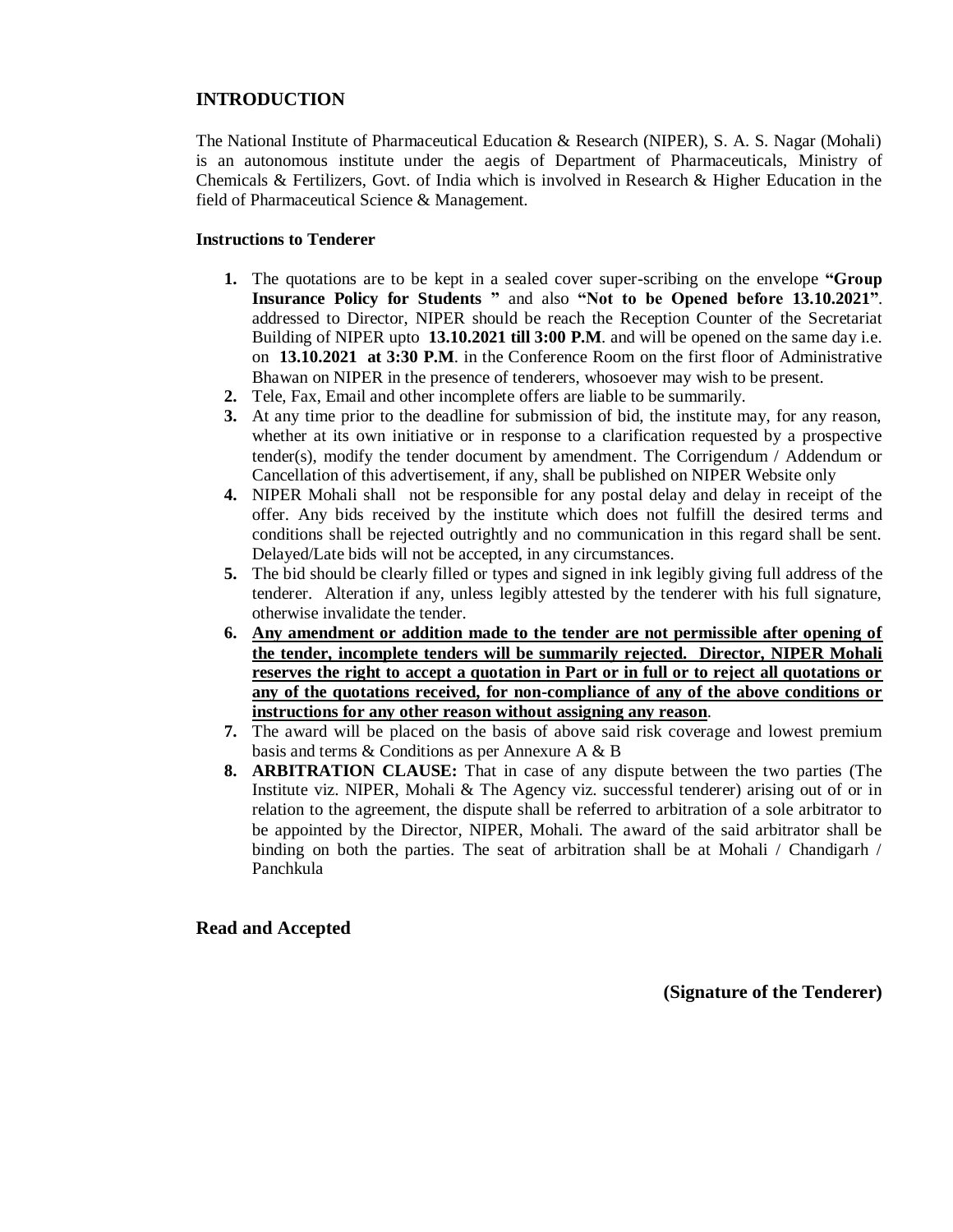**1. Name & Address of Insurance Company.**

| 2. Person in Charge (Official)             |  |  |  |
|--------------------------------------------|--|--|--|
| Name:                                      |  |  |  |
| <b>Official Address</b>                    |  |  |  |
| Email                                      |  |  |  |
| <b>Phone Number</b>                        |  |  |  |
| Fax                                        |  |  |  |
| 3. Local Address of the Insurance Company- |  |  |  |
| Name:                                      |  |  |  |
| <b>Official Address</b>                    |  |  |  |
| Email                                      |  |  |  |
| <b>Phone Number</b>                        |  |  |  |
| Fax                                        |  |  |  |
|                                            |  |  |  |

# **4. The Details of Mediclaim Policy PARTICULARS OF THE POLICY Student Safety Insurance (Package Policy)** Accidental Death of the Insured Rs. 200000 per student

|                                                                                                                                                 | Policy)                                                                                                                                                                                                             |
|-------------------------------------------------------------------------------------------------------------------------------------------------|---------------------------------------------------------------------------------------------------------------------------------------------------------------------------------------------------------------------|
| Period of Insurance                                                                                                                             | One Year                                                                                                                                                                                                            |
| • Accidental Death of the Insured<br>including death due to drowning and<br>snakebite<br>• Permanent total disablement<br>• Partial disablement | Rs. 200000 per student                                                                                                                                                                                              |
| Hospitalization Expenses in case of<br>injuries and or illnesses including<br>snakebite and drowning                                            | • Cashless Treatment<br>The amount of claim under this should<br>be<br>Hospitalization – Rs. $75000.00$<br>• Pre/Post Hospitalization - Rs. 10000.00<br>Out Patient Treatment (Due to Accident<br>$) -$ Rs. 5000.00 |
| Death of earning parent /Guardian in                                                                                                            | • FEE reimbursement for Rs. 150000.00                                                                                                                                                                               |
| Case of injuries and Or illnesses                                                                                                               |                                                                                                                                                                                                                     |

- 5. Medical Cover including all pre-existing diseases.
- 6. COVID 19 may kindly be covered
- 7. The Policy will be purchased for one year for the regular students of NIPER Mohali and it will be renewable on yearly basis depending upon the performance evaluation of the company.
- 8. No change in the term & condition of the Insurance policy once decided will be accepted during the operation of such policy.
- 9. Scope of Coverage will be 24 Hrs, 365 days , all over India.
- 10. The Medical treatment of the students will be made in the recognize hospital on CASHLESS scheme and insurance Company will settle the claim cases. The Insurance Company will provide a list of hospitals empanelled with them on all India basis. However, in emergency cases students got treatment in other hospital.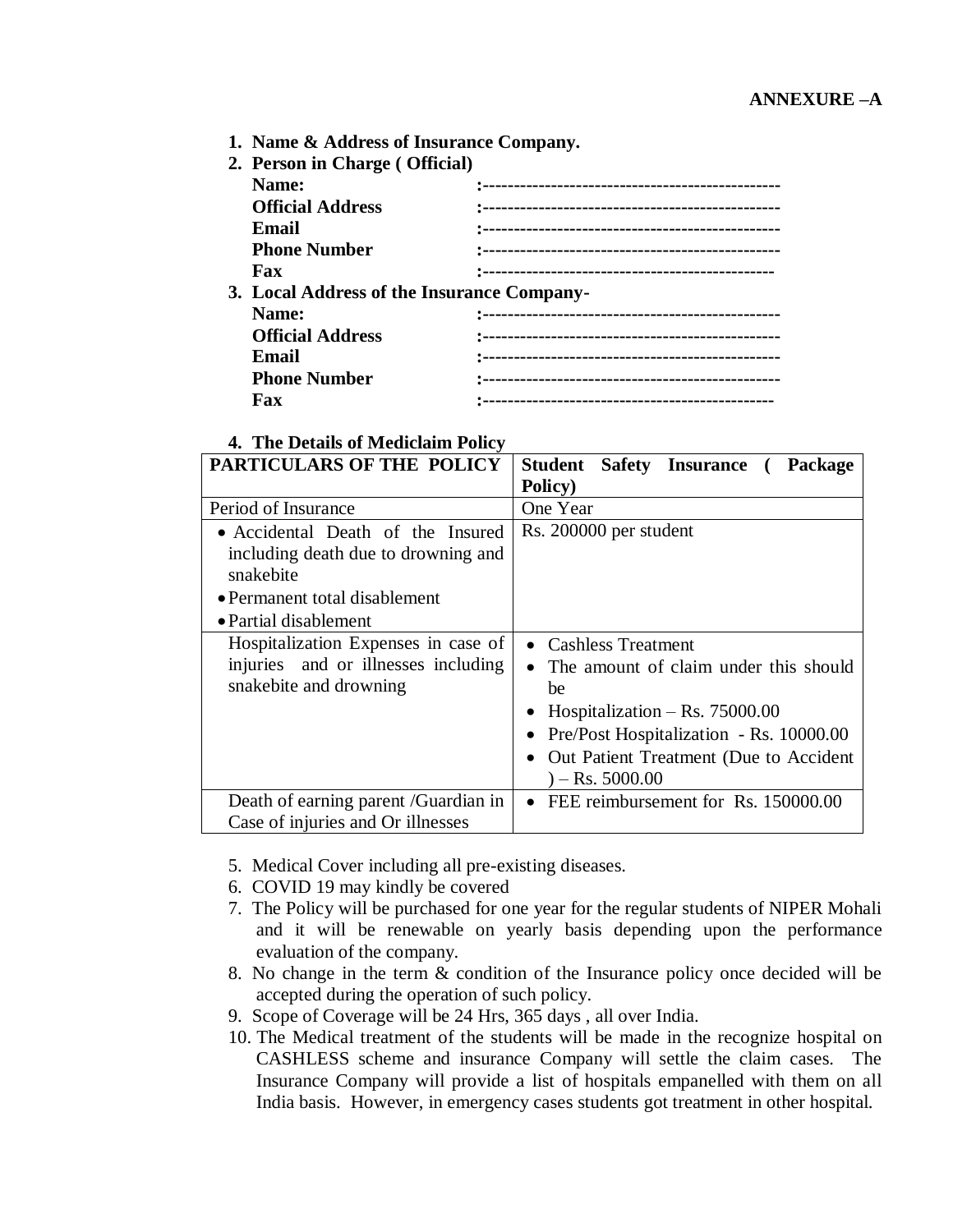- 9. The policy should cover the accident and illnesses that may happen "ANYWHERE" and Should not be restricted to school-/ Institute-related activities.
- 10. The procedure for cashless processing of cases should be given in details with quotation. The name and address of any Third Party Administrators (TPA) should be provided with the quotation. Each insured student should be issued I Card. The Iards of the students should reach to the students within 10 days of the Policy acceptance. The bills of hospital or any insurance claims of students will be settled directly by the insurance Company.
- 11. Capping/Co-payment should be avoided.
- 12. The rate quoted should include the Service Tax or all other taxes/duties and the rates quoted should be valid for least three months from the date of opening of the quotation.
- 13. Any other important information required to be furnished may be mentioned. The detailed terms and conditions of the policy should also be enclosed with the quotation.

**Read and Accepted**

.

**( Signature of the Tenderer)** 

## **QUOTATION FOR MEDICLAIM INSURANCE POLICY**